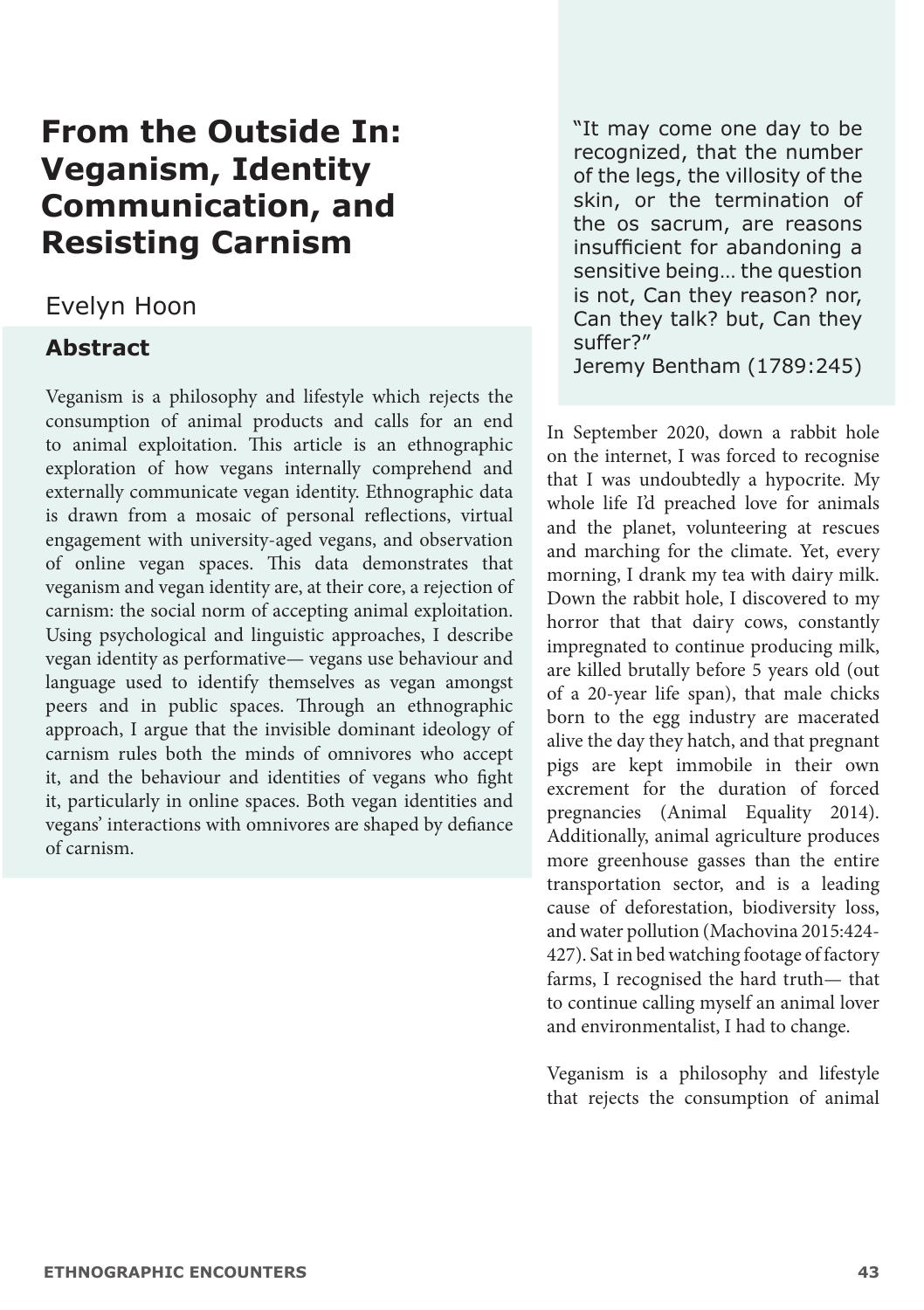products and calls for an end to animal exploitation. I went vegan in September 2020 and was immediately granted access to a new and exclusive social group. Encouraged by my vegan peers, I set out to share my great new glowing wisdom with others. Yet, I feared how non-vegans would see me and veganism in extension. I questioned if I was a good vegan, and if non-vegans found me irritating. Almost two years later, "vegan" is now a cemented part of my identity and impacts how I relate to those around me. Still, my old fears and questions about vegan identity remain. I have chosen to explore them here.

In this article, I write both as a passionate vegan and as an ethnographer interested in my own community. I draw my ethnographic data from a mosaic of personal reflections and virtual engagement with vegan peers (participants) and online vegan spaces. From this data, I conclude that veganism is, at its core, a rejection of carnism: the invisible dominant ideology justifying animal exploitation. Vegans perform their opposition to carnism through role performance and language use, both online and in real-life interactions. This identity performance can be seen clearly within vegan-only spaces, and in interactions with non-vegans. Using an ethnographic approach, I argue that the invisible dominant ideology of carnism rules both the minds of omnivores persuaded by it, and the behaviour and identities of vegans who seek to fight it.

#### **Reasons and Terminology: What is Veganism Anyway**

'Veganism' denotes a form of personal

ethical commitment reflected in one's lifestyle. Veganism is popularly defined as When introducing 'veganism' to nonvegan peers, this is a preferable and approachable definition to use, as evidenced in my ethnographic fieldwork. Ethical convictions differentiate 'vegan'

"a philosophy and way of living which seeks to exclude- as far as is *possible and practicable*- all forms of exploitation of, and cruelty to, animals for food, clothing, or any other purpose" The Vegan Society, 1979

from 'plant-based'; vegan is "for the animals" (a participant Luke's words), while 'plant-based' is a diet free from animal products but not motivated ethically. There are strong motivations behind the decision to become vegan, including the benefit to the environment, benefit to personal health, and fierce opposition to animal exploitation.

# **Ethnographic Data**

It's a Friday evening, and my phone is buzzing. The group chat vegan supremacy (a Facebook chat for a small collection of vegans at the University of St Andrews) is active<sup>1</sup>. Charlotte, Henry, and Jesse share images of the dinners they've just cooked, and Jon, Eric, Anna, and Blake are discussing the latest Earthling Ed video<sup>2</sup>. I receive a response from Kiera<sup>3</sup>, one of my participants, on when we can video chat. I stand over a sizzling pan of tofu,

<sup>1.</sup> All names of members of this group chat have been altered for privacy.

<sup>2.</sup> Earthling Ed: https://www.youtube.com/channel/UCVRr-GAcUc7cblUzOhI1KfFg

<sup>3.</sup> Names of participants have, with consent, not been altered, but only first names are provided.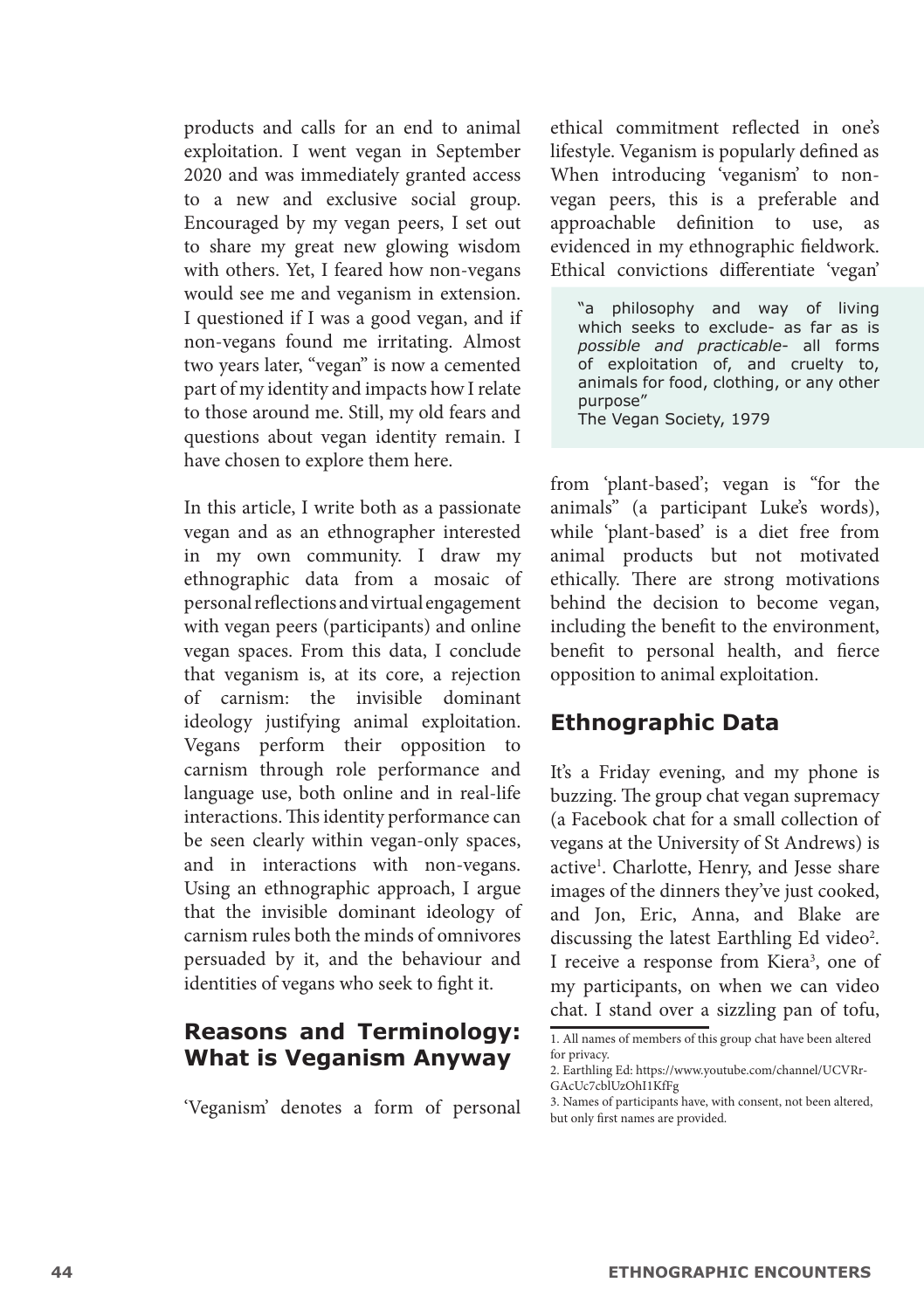glancing at my phone every few minutes, pondering how veganism has altered my social life.

I was welcomed into the unique social world of veganism quickly and had no issue finding fellow vegans interested in discussing the topic. Kiera, with whom I attended school years ago, has been vegan since August 2019. Luke, an acquaintance from *vegan supremacy,* has been vegan since October 2020. Finally, I chose to speak with a long-time friend Daniela, who was vegan for three years but has been an 'omni' (vegan shorthand for meateater, commonly used online) for two years since. I also spoke at length with several other vegans, but have chosen to focus on these three conversations, as they felt the most in-depth and applicable.

The social world of veganism takes place largely online. Many vegans make their vegan identity known on social media platforms, and it was only through these "public displays of veganism" (Daniela's words) that I found my participants. I had not spoken to Kiera in six years but knew she was vegan because of her occasional posts about animal rights and vegan snacks. Luke posts at length about the horrors of factory farming and is an active member of *vegan supremacy*. While a vegan, Daniela had posted about vegan cooking regularly. Online spaces are central to the social life of vegans I spoke to— the importance of online vegan identity will be explored in more depth later in this ethnography.

All conversations with participants took place virtually through video calls on social media platforms. Beyond these virtual discussions, I spent time in online vegan spaces, so will also mention the *vegan supremacy* group and other platforms like r/vegan on Reddit. A full ethnography could be written about these spaces alone; I include them as a supplement where relevant to my discussion. This exploration of veganism/meat-eating focuses only on a Euro-American context, and the definitions and relations described in this article are only applicable to that setting.

It would be impossible to disconnect myself from the process, and so have chosen to include a significant amount of auto-ethnography, defined by Ellis et al as "to describe and systematically analyse personal experience in order to understand cultural experience" (2011:273). In other words, I will include and reflect upon my experiences of veganism to understand the broader meanings of 'vegan' and 'vegan identity'.

#### **Carnism: Veganism as a Challenge to the Norm**

A vegan identity would not exist without social norms to the contrary. Carnism, a term coined by sociologist Melanie Joy, refers to the invisible belief system or ideology of a society that applies empathy asymmetrically to animals (2010:30). In a carnist society, dogs are given love and kindness while pigs in factory farms are kept in small pens then sent to CO2 chambers to become bacon. This unexamined difference between precious pet and food exists and is justified for no reason apart from 'that's just how things are' (Melanie Joy, 2010:27). This is the product of a carnist society, in which the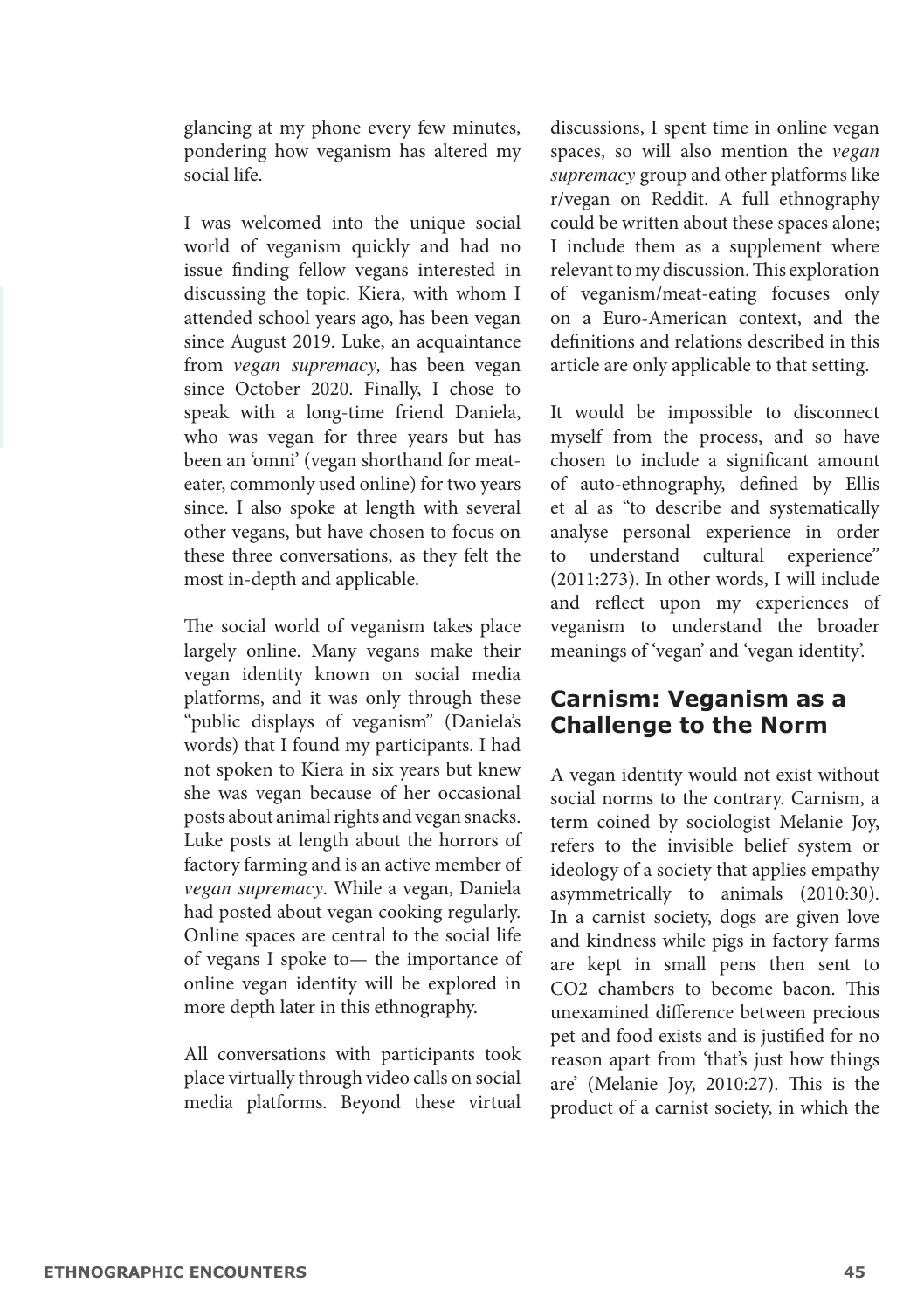exploitation and eating of certain animals is deemed normal and appropriate. Carnists, as Joy terms meat-eaters (this is where the vegan insult 'carnie' originates), eat meat because it is what is normal, and this 'normal' is not often challenged (Melanie Joy, 2010:30). Eating a vegan diet is seen as coupled with one's disposition, while the same is never said about meat-eating. Even the term 'meat-eating' is an action, divorced from belief or personality (unlike 'vegan') (Melanie Joy, 2010:29).

I will return to the theme of carnism later, but now turn to how vegan identity is formed in online spaces and in-person interactions with omnivores.

#### **Vegan as a Social label**

Vegans are a magnet for attention. Exvegan Daniela commented wryly, "you will stick out like a sore thumb". By accepting the term 'vegan' as part of one's social identification, one must decide what it means to be vegan, and how (or whether) to let this guide interactions.

All my participants, and the vegans I know personally outside of this project, seem acutely aware of how this label is viewed by others. It's clear why: the common stereotypes that 'the first thing a vegan tells you is that they are vegan', or that vegans are 'judgemental' and 'holierthan-thou', pervades common narratives<sup>4</sup>. Headlines like "Militant Vegans are Out of Control" in *The Independent* are not uncommon. Vegans are often portrayed as either illogical hippies or aggressive, judgemental, and dangerous— either way,

there is something not right with them. This reality is embraced by some: 2022 bestseller *This Is Vegan Propaganda (And Other Lies the Meat Industry Tells You)*  by popular vegan advocate Ed Winters (Earthling Ed) is a long-form discussion of the issue<sup>5</sup>.

It is not apparent whether many nonvegans think of vegans in this negative way or if vegans just fear they do. Nonetheless, these narratives influence the way vegans like me, Luke, and Kiera carry out social interactions. Many vegans seem to feel obligated to represent veganism in a good light— in a conversation with Kiera, we exasperatedly agree on the pressure of selfconstraint. When eating alongside nonvegans, we sit stiff lipped while friends express how good the meat tastes. Fielding questions from intrigued acquaintances, we shy away, and at times, uncomfortably repeat the phrase "I'm not one of those vegans".

The constant negative stigma around the 'vegan' label can be tiring and restricting. Kiera expressed frustratedly to me, "I'm always afraid of making it my whole identity, like, I feel like people would just think I'm annoying!!". Daniela told me a large reason why she gave up veganism was the social pressure of always being 'the vegan girl'.

"It was exhausting. I felt like I had to adopt the identity of a vegan and I became the 'vegan spokesperson' every time I went anywhere. I didn't realise it at the time, but it really affected me" -Daniela

<sup>4.</sup> Vegan (mis)representation in media: https://www.youtube. com/watch?v=TDnfsgttuK4

<sup>5.</sup> This Is Vegan Propaganda (And Other Lies the Meat Industry Tells You): https://www.penguin.co.uk/books/144/1444658/ this-is-vegan-propaganda/9781785043765.html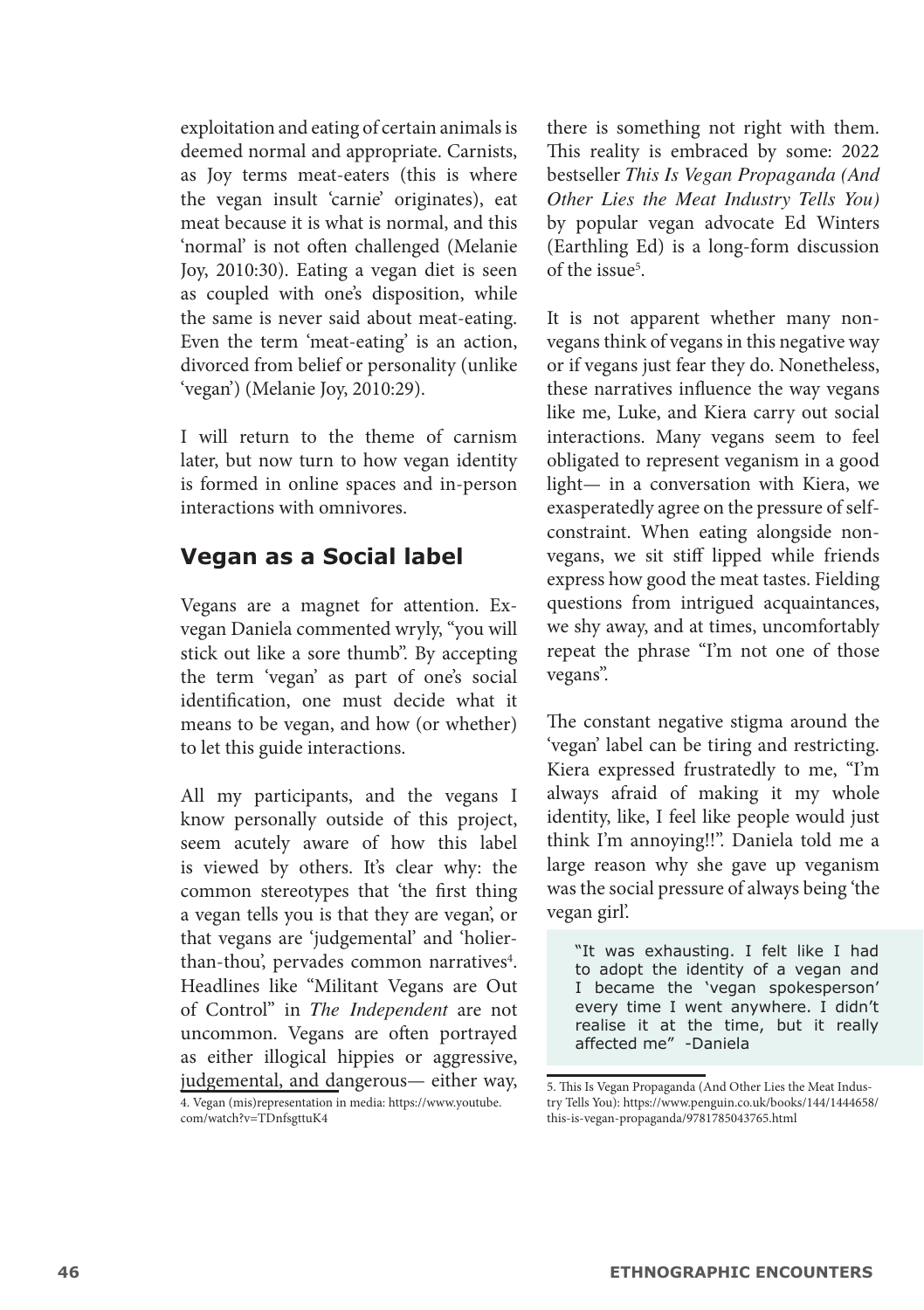Vegans adopt the label for a reason, though. Identifying with the label implies an intentionally defiant and deeply involved moral stance. I chose to focus on veganism for this project, in part, because a friend remarked on my "constant comments about animal agriculture" and told me to find a new "victim" (*"but the only victims are the animals!"*). I did not share vegan ideas to pass judgement. I wanted my loved ones to know the truth about animal agriculture. As Luke told me enthusiastically, "I feel like when you go vegan you want to tell everybody about it. I haven't had the opportunity yet because of lockdown, as soon as I'm released out into the wild, I'll be like, *mental*". Good intentions can only go so far, though: vegan identity is polarising, and vegans' communication with non-vegans can be fraught.

# **Identity and Role Performance: Psychological Reflections**

Throughout my conversations with participants and vegan friends, the term identity cropped up constantly. To understand what 'vegan identity' means, and how it relates to broader non-vegan society, it will help to understand what identity means in the first place. Two related theories of identity can be applied in veganism's case: psychological theory and linguistic theory. I apply these theories to vegan identity within vegan groups (internally) and to vegan identity in vegan X non-vegan relations (externally). I begin the discussion of identity with Burke and Reitz's psychological theory of identity.

Burke and Reitz suggest an understanding of identity centred on "meanings one attributes to oneself in a role" (1981:84). These meanings are defined as social products created and maintained by social interactions, which are symbolic and reflexive, and organised to create a concept of self (Burke and Reitz, 1981:84). In other words, identity is a socially constituted sense of self. This approach to identity is part of a broader view of identity as performative behaviour. Role performance is how an individual performs or expresses their identity around others (Burke and Reitz, 1981: 85). The performer asks their audience to take this performance seriously and recognise the intended identity being portrayed (Goffman 1956:10-20).

In internal vegan circles, vegans perform vegan identity by providing indications of their genuine vegan-ness through language, tone, expression, and evidence, like pictures of meals or unique memes. This performance asserts its difference from a non-vegan alternative. In v*egan supremacy*, I found myself providing recipes alongside rants about carnism: the space is given wholly to veganism, and all other identities are secondary. In online spaces with anonymity like r/ vegan, I found identity performance to be even more dramatic or involved. In these spaces, group participants' online personas were entirely about veganism, with other personal traits hardly acknowledged. This performance of vegan identity is ubiquitous in vegan spaces: vegan 'culture' is concerned with animal liberation, vegan food, and debating carnists, so identity performances in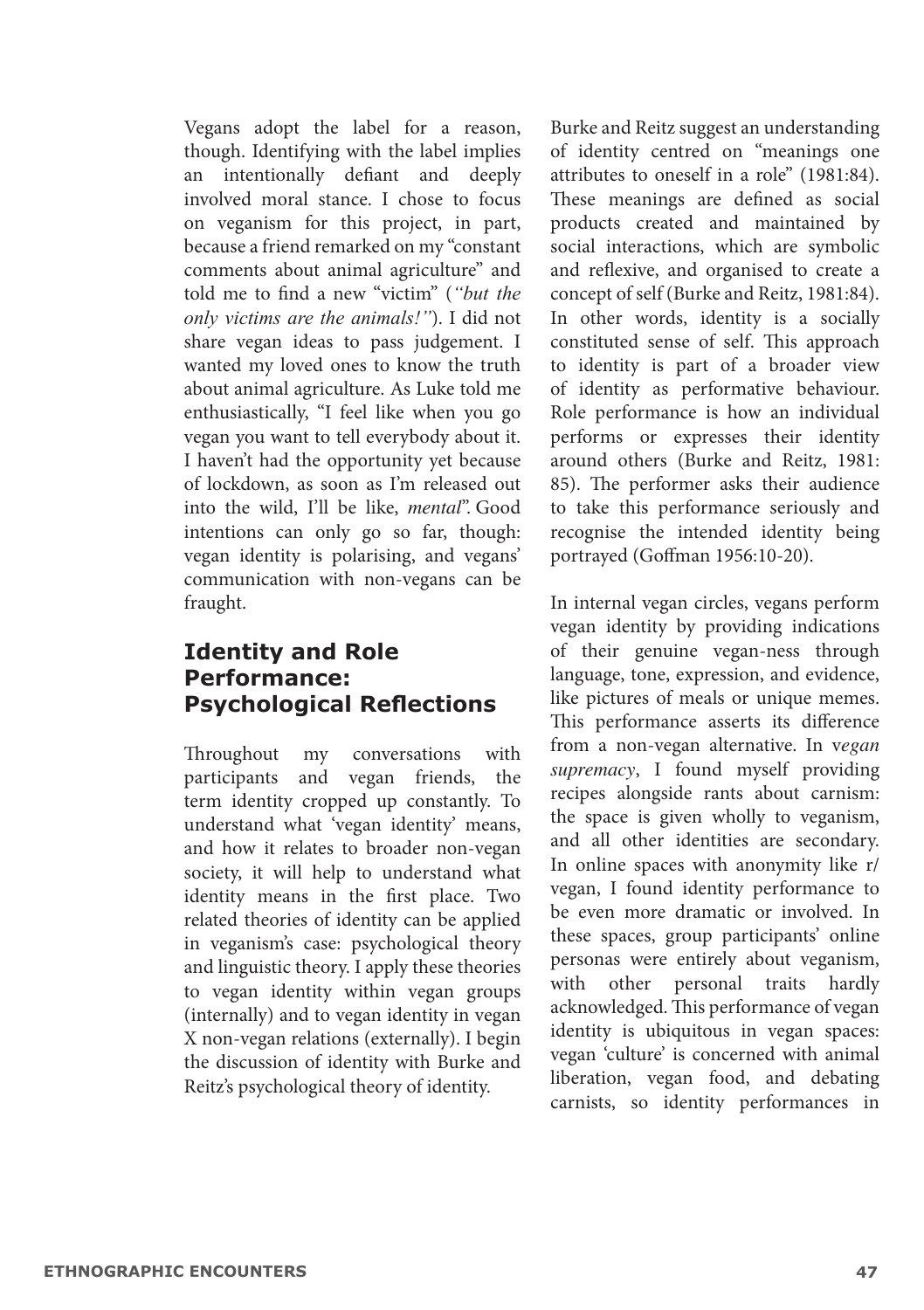vegan spaces reflect these interests.

Conversations with my participants suggest that outside of vegan circles (external) is understood as the most important site of vegan role performance. Vegans interacting with non-vegans must act the part, voicing the tenants of veganism but avoiding offence. Challenging carnism is important to many vegans, but the defiance of social norms can make veganism an incredibly isolating identity (noted by all participants). Daniela described an experience of "scary in-group out-group" dynamics. Luke, the nephew and cousin of dairy farmers, vets, and jockeys, voiced anxiety about bridging the seemingly insurmountable gap between veganism and his family's "intensely different" worldview. The choice to take on and perform the identity of veganism, when so opposed to the likes of Luke's family's, is the cause of this isolated feeling. Veganism, both as an ideology and identity, stands defiantly against and distanced from carnism. The role performances linked to these opposing worldviews are accordingly divergent, and the people who embody them notice.

# **Identity and Role Performance: Linguistic Reflections**

The psychological approach, which mentions language in its theorising, can be supplemented by a direct focus on linguistics. In linguistic anthropology, the term identity can refer to membership in social groups or categories *created through*  language (Kroskrity 1999:111). Language and communication are involved not only in the creation of a community, but also in the definition of that group by outsiders. In a contemporary, fast-paced world, linguistic appeal to groups is more common than ever (Kroskrity 1999 :112). Passing moments of conversation mean that identity is created rapidly and strategically to fit a scenario.

Language is used to create and display identity within vegan circles (internally). For instance, many vegans share<br>vernacular and colloquialisms. Some vernacular and colloquialisms. common examples include 'earthlings' (a term for all human and non-human animals), 'veeganator' (a vegan on a mission to 'convert'), insults like 'omni', 'meat/cheese-breath', or 'carnie', and words for unique vegan ingredients like 'aquafaba' (chickpea water) or 'nooch' (nutritional yeast). This insider language is shared between vegans and was present in my participant conversations. My observations indicate that this language is popularised and circulated in online spaces where an entire group identifies as vegan. In the U.S. and U.K., vegans are a small minority. In contrast, online vegan groups are populated only by those who identify as a vegan. This all-vegan setting allows for the creation and spread of vegan identity-linked language. To put it simply, this language is vegans performing their vegan-ness to other vegans: internal identity performance. Language like this was most often employed in online groups like *vegan supremacy*, and even more so on r/vegan.

Beyond the 'inner circle' of veganism, language is important for how vegans portray themselves and are portrayed by non-vegans. Vegans, like those in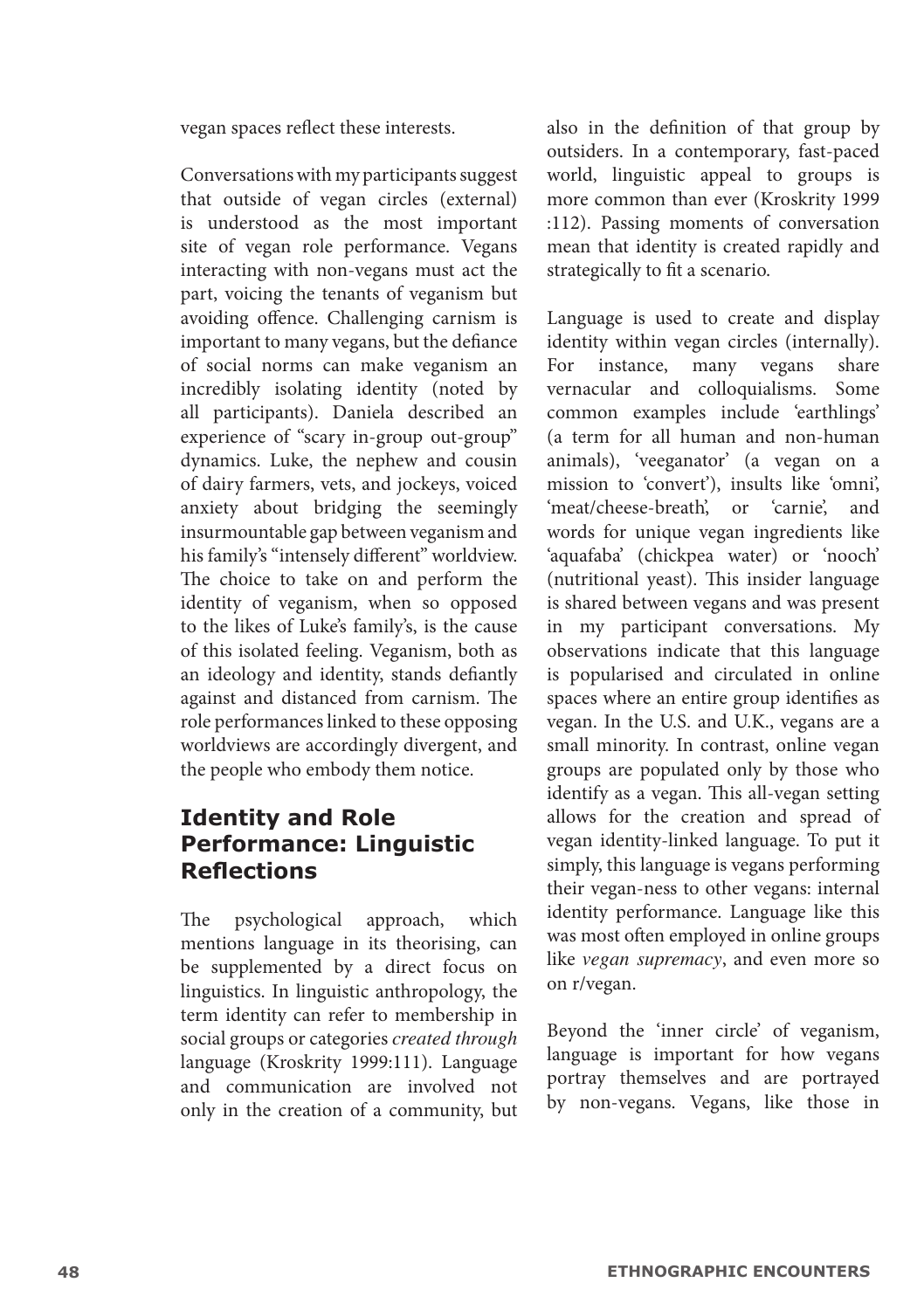*vegan supremacy* or on r/vegan, arm themselves for verbal battle with shared arguments. These can be sourced from personal reflection, from vegan creators like *Earthling Ed*<sup>6</sup> or *ComicSkeptic*<sup>7</sup>, or from websites like *Your Vegan Fallacy*<sup>8</sup> . Those looking to avoid conflict will learn to deflect questions, and echo repeatedly that veganism is "not a big deal" (Kiera). Meanwhile, vegans and veganism are (re-) constituted in media representation, online dialogue, and individual non-vegans' perceptions.

#### **Carnism Revisited: Interacting with the Non-Vegan Other**

Despite the claim that veganism is "not a big deal", all vegans I spoke to and know seem to be actively interested in challenging carnism. Debating non-vegans is commonly considered a core tenant of veganism. Luke voiced that vegan identity means a responsibility to challenge the cognitive dissonance (a term referring to supposed love of animals whilst paying for animal exploitation) of family or peers<sup>9</sup>. Kiera recounted a story,

'A friend came over, and I have a bunch of cow pictures on my wall, and my friend was like "aw they're so cute" and I was straight up like, "why'd you eat beef last night then?". She just went silent… but I had to say it' -Kiera

> Challenges to cognitive dissonance provoke varying responses. Luke became

vegan when a friend challenged him to think more deeply about his eating a piece of chicken— and now he is one of the most outspoken vegans I know. This is a rare story; most attempts are met with avoidance or anger. Yet, just by being vegan and choosing to identify with the label, vegans resist carnism constantly. Every day a vegan must choose to eat an a-typical diet, resist social pressure from non-vegans, and reaffirm their belief in the justness of veganism. As Luke noted,

> "With other [controversial] stuff, people will take criticism better when it's not their lifestyle, it's not what they're actively engaged in… eating animals is an ideology, it's just the dominant one1. But I'm proud it's one I'm denying" -Luke

1. I would clarify Luke's statement— eating animals is an invisible dominant ideology

The challenge veganism poses to carnism is at the root of the negative stigma around veganism. Vegans threaten to upset the comfortable carnist status quo, so they are ridiculed in media4 and treated in person with puzzlement or irritation. Indeed, MacInnis and Hodson (2015:726) found that vegans are perceived the same or more negatively than common prejudice target identities such as LGBTQ+ and Muslim; only drug addicts were evaluated more negatively than vegans.

The vegans I know do not seem to be phased, though— there is a spirit of resistance and resilience in veganism. Despite the difficulties with his family noted above, Luke grins when we discuss debating carnism with non-vegans. In

*<sup>6.</sup> Earthling Ed: https://www.youtube.com/channel/UCVRrGAcUc7cblUzOhI1KfFg*

<sup>7.</sup> ComicSkeptic: https://www.youtube.com/watch?v=gcV-R2OVxPYw

*<sup>8.</sup> Your Vegan Fallacy: https://yourveganfallacyis.com/en*

<sup>9.</sup> Cognitive dissonance explained by CosmicSkeptic: https:// www.youtube.com/watch?v=tnykmsDetNo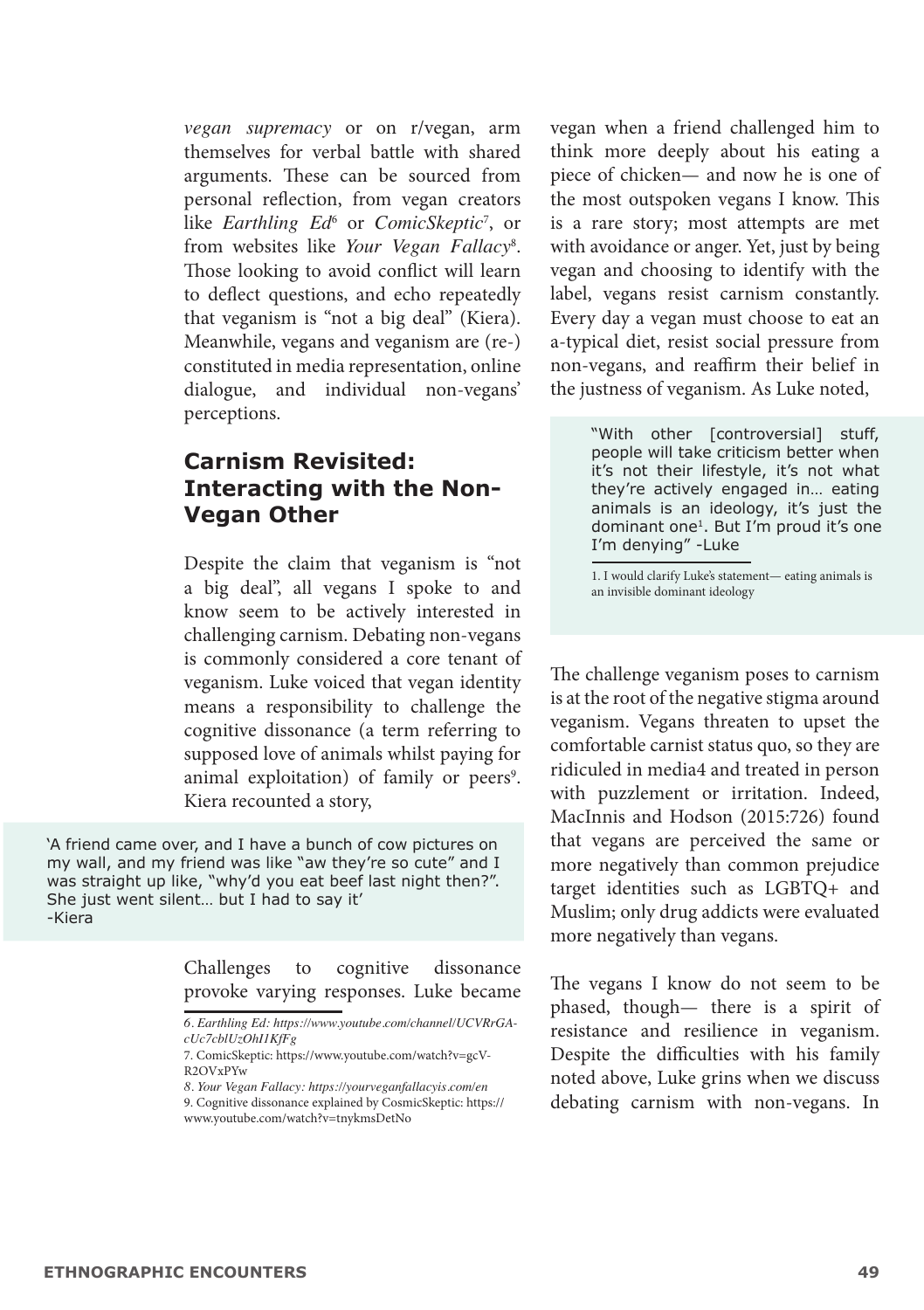the vegan supremacy group chat, the group frequently deconstruct comments with carnist fallacies with relish despite the uphill battle they face. On r/vegan, commenters rally around success and debate stories. In vegan spaces both on and offline, vegan solidarity thrives. For me, veganism has given me new strength the motivation of doing something good beyond myself. To save animals and limit my environmental footprint has given me the willpower to change my diet, to convert my parents and partner, and to reflect on the voiceless suffering of animals every day. By resisting carnism, vegans offer the world defiance, and in turn their community gives them strength.

"I love talking to other vegans because I care so much about this. Around all my non-vegan friends I have to like, tamp it down, but it's like, I LOVE IT, it's a facet of my identity that I love and wanna [sic] talk about because it feels like just by living my life, I'm doing something good" -Kiera

#### **Vegan Unity as a Dream for the Future**

The dream of veganism is alive and well. Vegan communities, online and in-person, flourish and grow larger every year. *Vegan supremacy* grows every semester as more students turn to a vegan diet. Some estimates suggest veganism saw a 40% increase in 2020 in Britain (Anthony 2021). Internet campaigns like Veganuary (going vegan for January) break new records every year (Anthony 2021), and Earthling Ed's YouTube videos frequently hit over a million views10. Speaking with Kiera, Luke, and other vegans only reaffirmed my love and confidence in veganism. Kiera expressed her joy at getting to discuss the

subject:

Being a vegan can be lonely, but the vegan community is resilient and welcoming. In each of my participant interviews, I asked the same question; "Is the future vegan?".

**Luke:** "I think so. At some point, whether it's acceptable to kill animals will become a political question, and that can't come soon enough".

**Daniela:** "I'll be vegetarian or vegan again at some point in my life. And I really do hope that eventually, someday, everyone in the world is vegan".

**Kiera:** "H\*LL YEAH IT IS"!

#### **Drawing Conclusions**

Through speaking with Kiera, Luke, and Daniela, and engaging with other vegans online and in my life, I have grown to understand the community and the meaning of 'vegan' at a deeper level. Veganism is concerned with creating a more just world— one where animals and the environment are protected, and carnism no longer rules without question. Through my research, I found the identity connected to this vision as best understood through anthropological and psychological lenses. Language and role performance within vegan circles and in external dialogues decide what 'vegan identity' is. This identity is amplified in online vegan spaces, creating cemented vegan identity and vernacular. The challenge veganism poses to carnism and the status quo means vegans are often demonised, but many vegans embrace this with defiance. Despite fighting an uphill battle, the vegan community remains